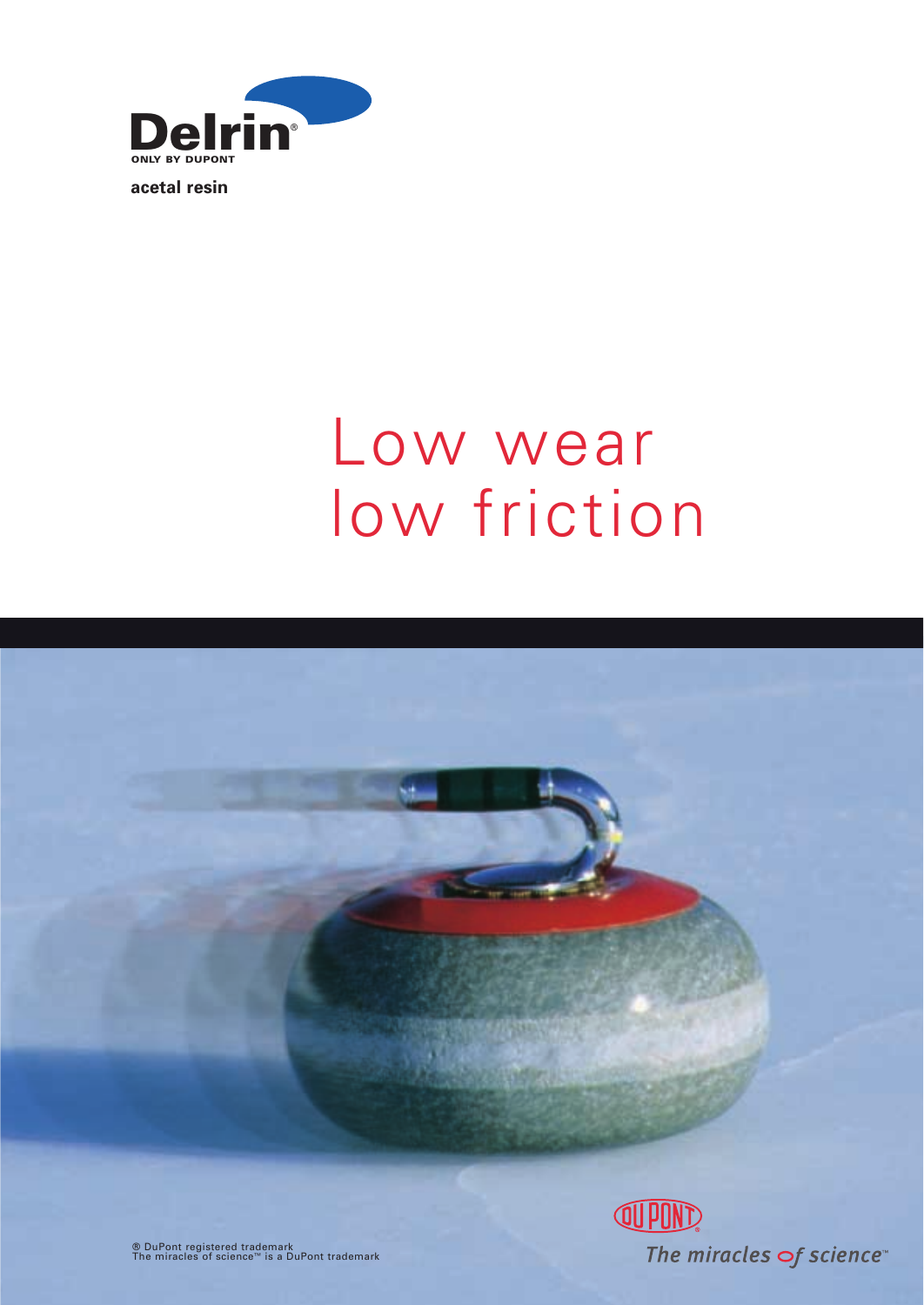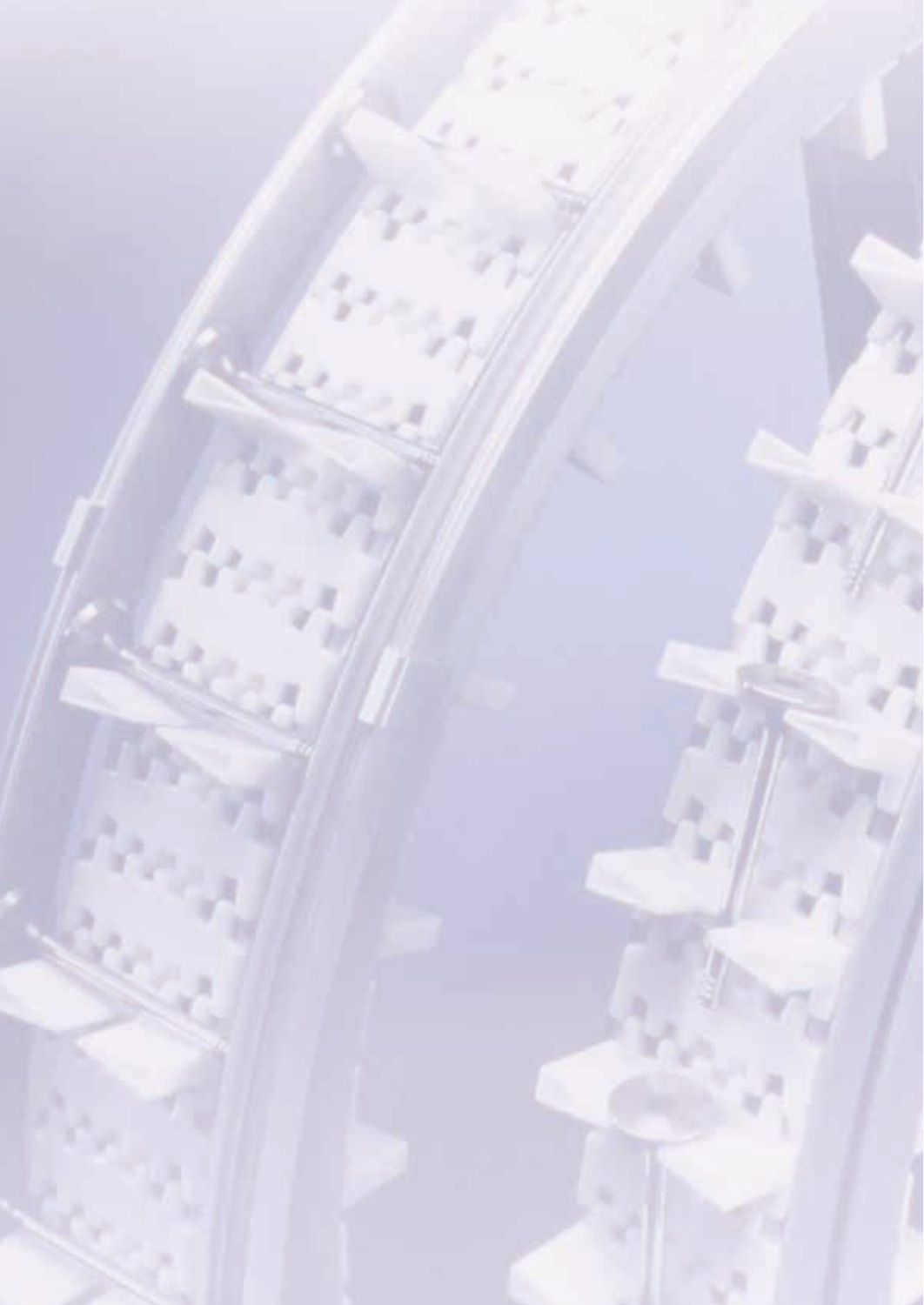# Low wear / low friction

| <b>Table of content</b>                        | Page |
|------------------------------------------------|------|
|                                                |      |
|                                                |      |
| 3. Low wear / low friction grades of DELRIN® 6 |      |
|                                                |      |
|                                                |      |
|                                                |      |



**DELRIN**® **low wear low friction grades in conveyor chains allow for a longer lifetime of chains and wear strips, smooth sliding of the conveyed goods, silent (squeak free) motion and lubrication free operations.**

# Introduction

Today, customers need more from suppliers than just materials. They require a resource that is willing and able to join in at the earliest stages of the product development process. One that can carry a project from concept through design, component analysis, material selection, prototyping, testing, quality control, and even commercialisation. A fully-fledged partner is a must.

DuPont can be that partner. DuPont believes that true partnership is a dynamic process of teamwork and sharing. And it is recognised that only through continued success will relationships thrive, to bring out the best in both parties.

By allowing DuPont to work with the customer from the initial design concept, and on through every stage from prototyping to full production, DuPont's unrivalled experience can be shared, and can help you choose the optimum engineering polymer for your needs. The result? A very competitive new product with time-proven success built in.

DuPont Engineering Polymers offers properties and benefits so important to giving your products that extra competitive edge: lightweight materials for light-weight parts and components; resistance to corrosion and abrasion; self lubrication; reduced moulding costs; integral colour; reduced finishing time; easier assembly, and greater customer satisfaction. All these advantages add up to new opportunities in design, manufacture and finished part cost.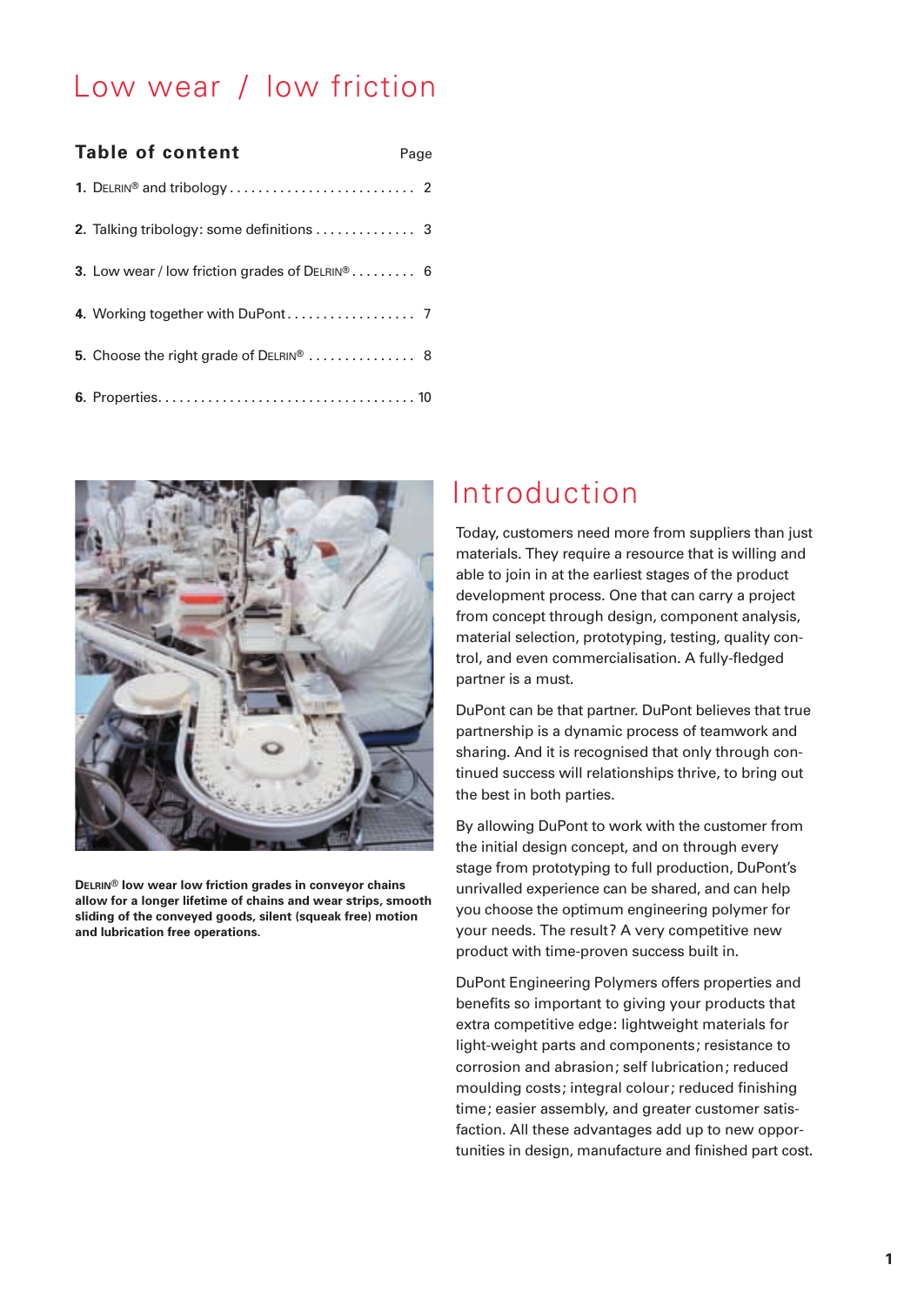# 1. DELRIN<sup>®</sup>... and tribology

### **Problems with wear, friction or noise? With DELRIN®, the solution can be found!**

Wherever two surfaces slide, roll or rub against each other, one can be confronted with problems generated by worn surfaces, problems of high friction forces, frictional heat or problems of squeak.

DELRIN® offers a wide range of internally lubricated or wear resistant resins that can help to solve these problems.

**An industry survey in the UK showed that the total annual savings that could be made through improved tribological practice can be split into the following portions:**

| Reduction in energy consumption from lower friction                                            | 5%  |
|------------------------------------------------------------------------------------------------|-----|
| Reduction in manpower                                                                          | 2%  |
| Savings in lubricant costs                                                                     | 2%  |
| Savings in maintenance and replacement costs                                                   | 45% |
| Savings in losses resulting from breakdowns                                                    | 22% |
| Savings in investments through greater availability                                            |     |
| and higher efficiency                                                                          | 4%  |
| Savings in investment through increase life spanof plant                                       | 20% |
| [I.M. Hutchings, TRIBOLOGY-Friction and wear of engineering materials,<br>Edward Arnold, 1992] |     |



**DELRIN**® **500AF, a TEFLON**® **fiber filled acetal resin, is used for the 2 bushings which slide up on the steel supports rods. They last longer than brass bushings owing to the material's low friction, low wear and resistance to corrosion by powerful bactericides.**

### **Wear resistance and lubrication: the key to longer lifetime of parts**

Wear resistant and/or lubricated grades of DELRIN® acetal resin bring added value to applications.

- **Parts have longer lifetime due to reduced wear** Excessive wear often leads to premature failure of the part. Higher wear resistant materials allow an increase of time before the need to change a critical part and reduce maintenance costs.
- **• Moving systems have higher efficiency due to less energy loss through friction**

A low coefficient of friction between two sliding surfaces reduces the amount of energy that is transformed into heat or noise instead of motion. The motion becomes smoother and more efficient.

**• Sliding surfaces can bear higher loads and run at higher velocities**

By making the right choice of materials, the load bearing capacity is higher and the sliding speed can be increased, making the system more reliable and powerful.

**• System costs can be reduced by eliminating any external lubricant**

An efficient internal lubrication of the resin can replace the need for external lubricant and guarantees the right lubrication over the lifetime of the parts.

**• Squeaking noise can be reduced below audible limit**

The squeaking noise which did not allow the choice of the same resin for the two sliding surfaces can now be eliminated by choosing a grade with a low coefficient of friction.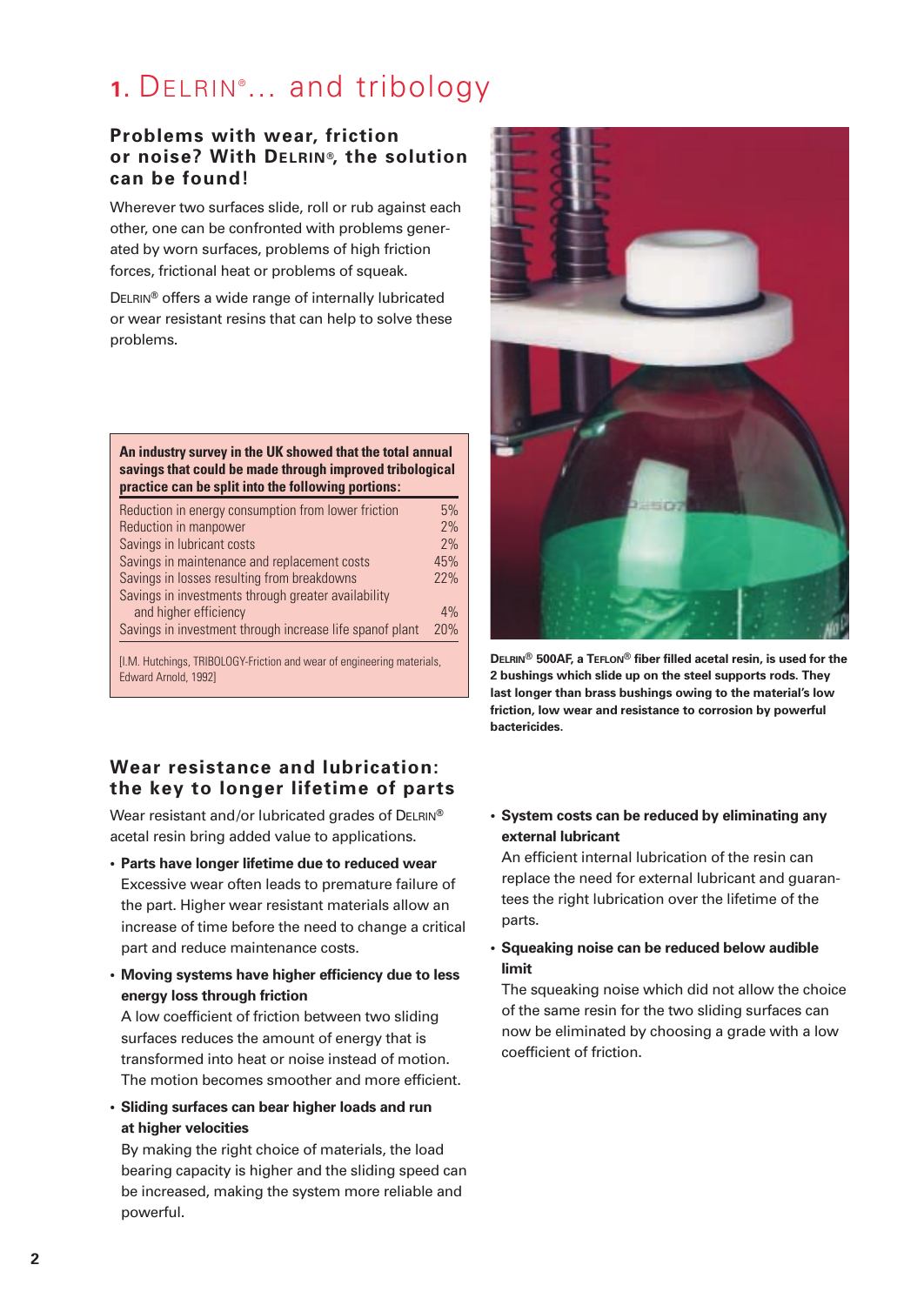### **Why choose DELRIN®?**



Fig. 1 **Specific wear rate and dynamic coefficient of friction against steel of various Polymers**  *(method: thrust washer).*

Choosing DELRIN® is a good starting point for applications in which wear and friction is a major issue. Figure 1 shows the specific wear rate vs. the dynamic coefficient of friction of different polymers against steel. Non-modified acetal has the lowest coefficient of friction and one of the lowest wear rates. Even further and significant improvements can be achieved by using DELRIN® modified with 20% PTFE.

In addition there are the benefits from the outstanding mechanical properties for which DELRIN® acetal resins are well known: a unique balance of strength, stiffness and toughness not available either in metals or other plastics.

# **2.** Talking tribology: some definitions

**Tribology** is that field of science and technology concerned with "interacting surfaces in relative motion". Wear and friction are **not material properties but the properties of a tribological system.**

**Wear** is the progressive **loss of material** due to interacting surfaces in relative motion. It is quantitatively measured as the specific wear rate  $W<sub>s</sub>$  (defined as volume loss per sliding distance and load [10–6 mm3/Nm]) of a material. Numerous distinct and independent mechanisms are involved in the wear of a polymer.

These include:

- Abrasive wear "cutting" caused by hard irregularities on the countersurface.
- Fatigue wear failure of the polymer due to repeated stressing from hard irregularities on the countersurface.
- Adhesive wear loss of polymer by transfer and adhesion to the countersurface.



Fig. 2 **Specific wear rate and wear track of DELRIN**® **500 and DELRIN**® **500AL after wearing against itself: under equivalent test conditions, DELRIN**® **500AL shows very little wear and consequently, no wear track can be seen.**



**DELRIN**® **500 after wear test (test specimen).**



**DELRIN**® **500AL after wear test (test specimen).**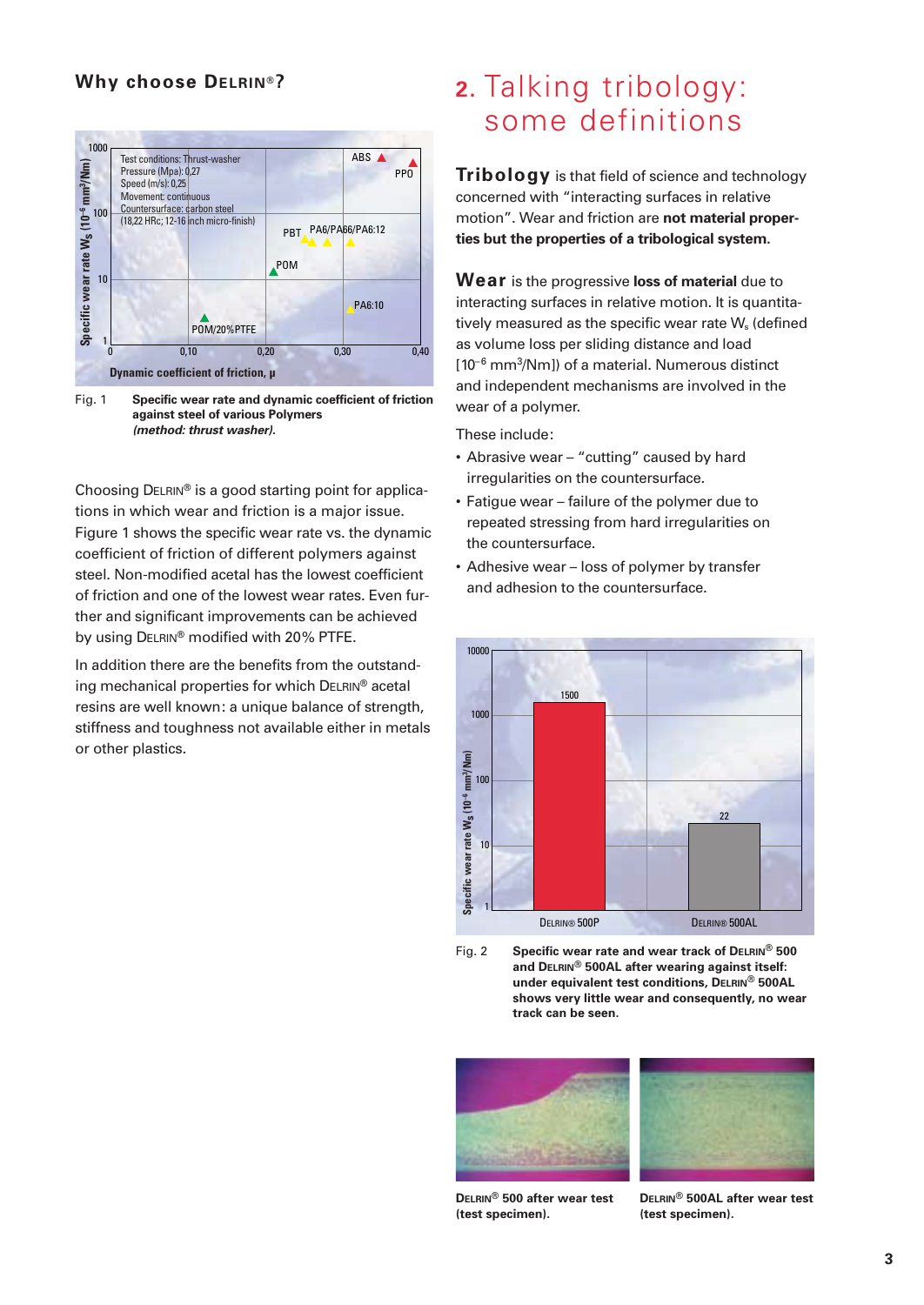**Friction** is a measure of the resistance to motion **(loss of energy)** of two interacting surfaces. The friction is quantitatively described by the *coefficient of friction µ* (dynamic/static). It is therefore a function of the real contact area between the two surfaces and the character and strength of the interaction, which can be described as:

- Adhesive.
- Ploughing.
- Deforming.



Fig. 3 **Schematic illustration of sliding friction. The coefficient of friction is defined as friction** force F divided by the applied load  $N$  ( $\mu$  = F/N) **at a given sliding speed.**

The coefficient of friction between surfaces normally increases with increasing temperature and decreasing load. The energy lost in the friction phenomena can lead to an increase in temperature, to the emission of noise, and/or to deformation of the contact area. In almost all cases, a lower coefficient of friction will lead to a lower wear rate.

### **Noise**

In many applications, where a part is sliding, the noise emitted by the system is undesired and has to be reduced. Noise is a difficult concept to define and therefore it is important to distinguish the two main types of noise which are encountered:

• **Mechanical** noise is in fact not related to friction but relates to impacts between moving parts. However, in the case of high frequency movements, this type of noise can sound like squeaking. An improved design (e.g. of teeth in gears) can often reduce the intensity of this noise. Another solution is to use softer materials with better damping properties.

• **Squeaking** is generated through friction and is linked to the coefficient of friction. As a general rule one can say that if the dynamic coefficient of friction is higher than the static one, the movement between the two surfaces can get discontinuous (slip-stick phenomenon). The noise is perceived as squeaking, when this slip and stick happens at an audible frequency.



Fig. 4 **Squeaking noise measured for DELRIN**® **500P sliding against DELRIN**® **500P or DELRIN**® **500AL. The sound pressure level is reduced from 83 dB(A) to 24 dB(A), which is perceived as a factor of 60 in noise reduction.**



**Using DELRIN**® **500AL, a performance resin with an advanced lubricant system, Lexmark was able to maximise the performance of a six-gear power train at minimum cost. The gear train is part of a laser printer toner cartridge. The lubricity of DELRIN**® **500AL avoids the need for oil or grease that could contaminate toner and paper. The low wear helps to maintain high print quality over a long period. Its ability not to squeak provides a quiet and smooth operation.**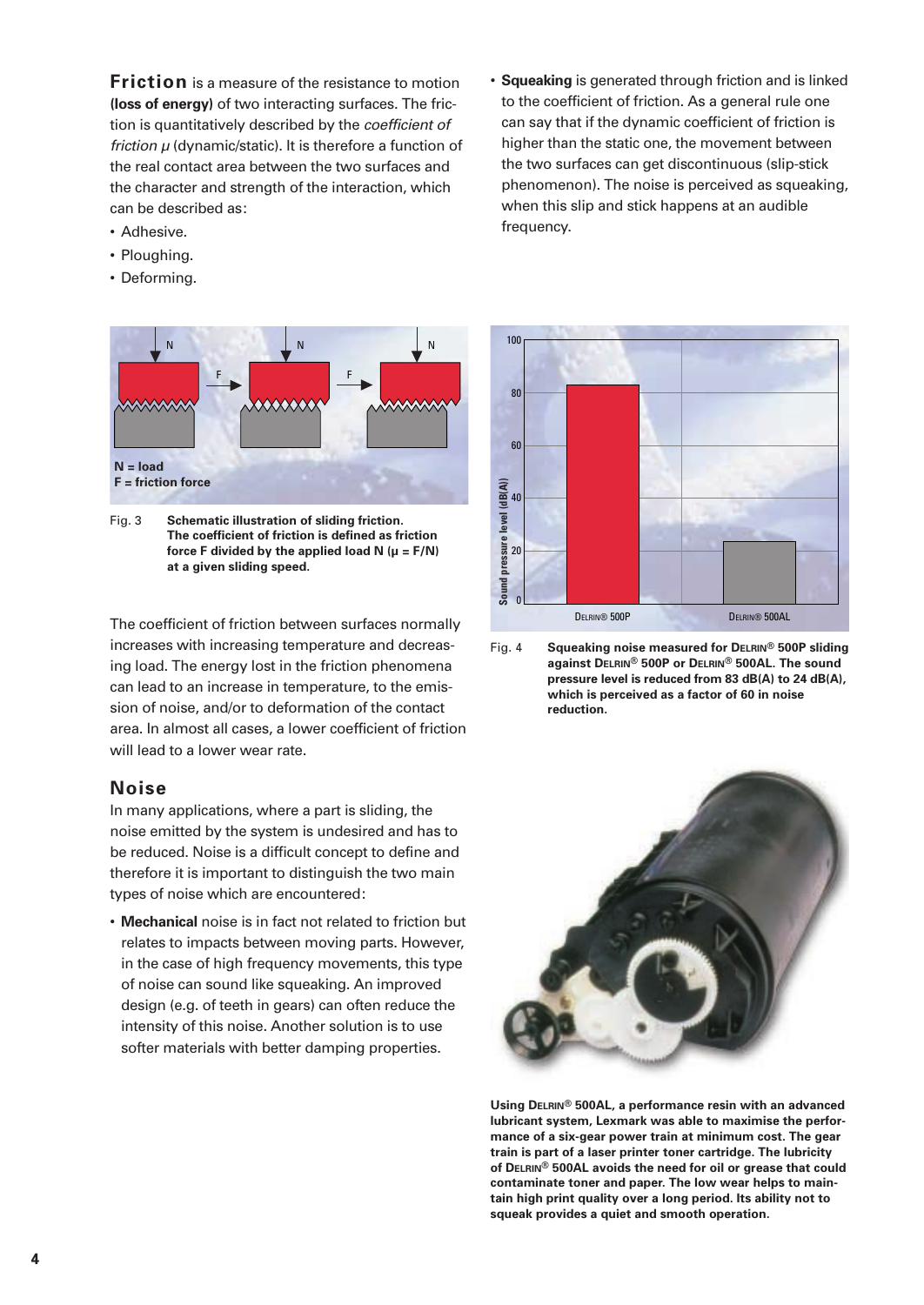### **Working environment: an important factor that influences the part performance**

More than for other properties, the working environment has a strong influnce on friction, wear and noise. The main factors to consider are:

- Contact pressure (p) and contact force (load) at the surfaces.
- Relative velocity of the surfaces (v).
- Temperature of the surfaces.
- Geometry of motion (sliding, fretting, rolling).
- Nature of the motion (continuous, intermittent, reciprocating, etc.).
- Nature and finish (roughness) of the surfaces.
- Lubrication (initial, continuous, dry-running, moisture…).

Two important implications of this are that:

- Selection of an engineering polymer for an application requires a detailed understanding of the tribological system.
- Although standardised tests can give indications of the relative wear rates of polymers, prototype testing is an essential stage in application development.

## **Pressure (p) and sliding velocity (v)**

Pressure (p) and sliding velocity (v) have a strong influence on the wear rate of a material. An increase in pressure generally leads to an increase in the wear rate and a decrease of the friction, whereas an increase in sliding speed results in an increase of both wear and friction. The product **p·v** is often used to describe the severity of a wear situation since, at a given temperature, it is roughly proportional to the wear rate.

The very strong influence of pressure and speed on wear as well as the improvements which can be achieved in this respect are shown in figure 5 and 6: the specific wear rate has been measured against steel at different combinations of speed and pressure. The graphs clearly demonstrate that the wear rate not only depends on the pv-product, but also if this pv is composed by high pressure/low speed or low pressure/high speed.



Fig. 5 **Specific wear rate of DELRIN**® **500 against steel at different pv** *(method: thrust washer).*



Fig. 6 **Specific wear rate of DELRIN**® **520MP against steel at different pv** *(method: thrust washer).*

### **The countersurface**

The nature and finish of the countersurface strongly affects wear and friction. Two parameters which define the finish of a surface and which can easily be controlled, are its **roughness** and its **hardness.** For **metal as a countersurface,** one can express the following general rules:

- The harder the metal surface, the better the wear and friction behaviour of the system.
- The rougher the metal countersurface, the higher the wear.

As far as the coefficient of friction is concerned, there exists an optimum roughness: in case of a metal surface that is too smooth, the coefficient of friction can increase due to adhesion between metal and polymer; a surface that is too rough leads to a ploughing of the plastic part by the metal surface, resulting in a higher coefficient of friction.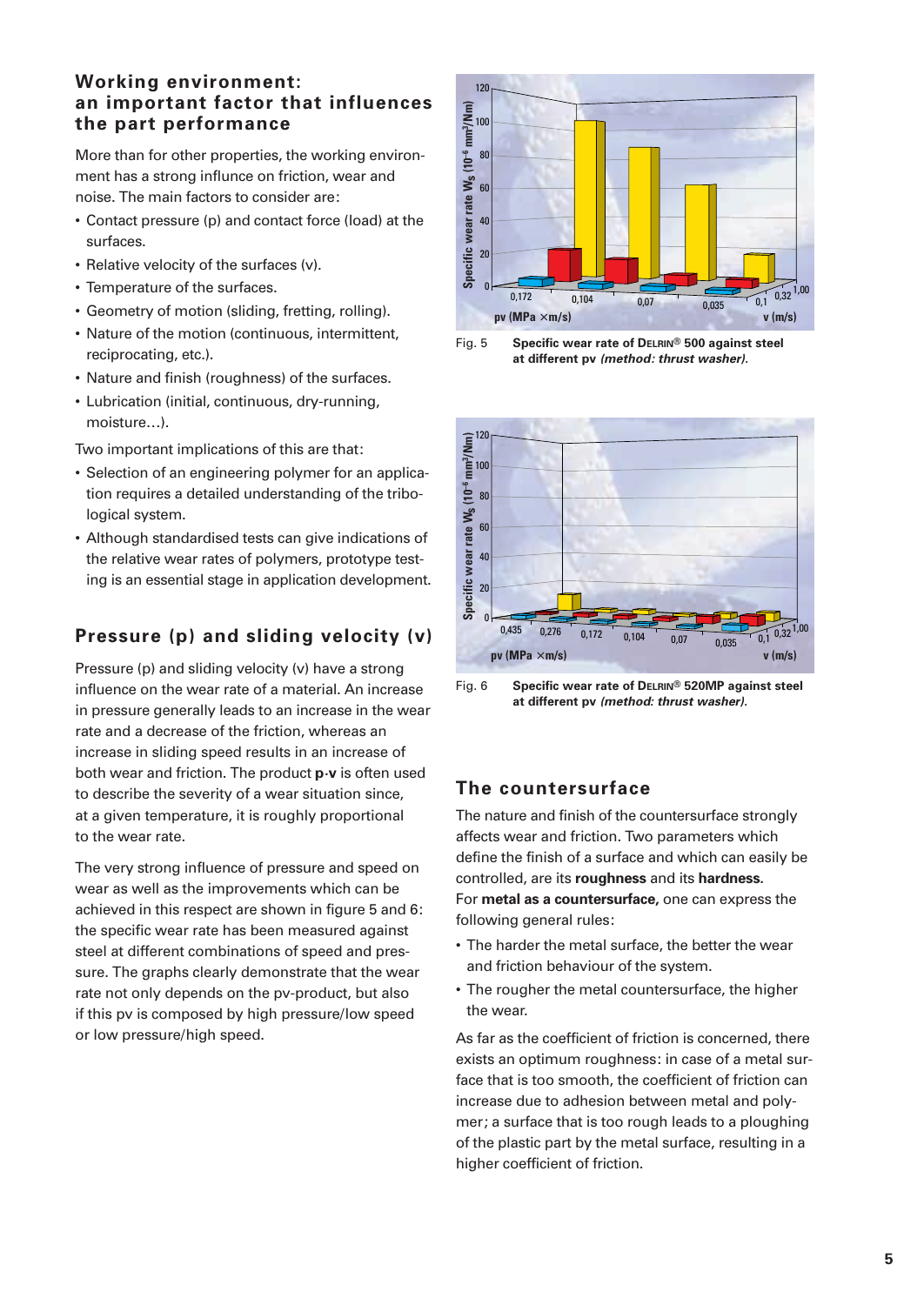# **3.** Low wear / low friction grades of DELRIN<sup>®</sup>

The intrinsically good wear resistance and frictional behaviour of DELRIN® acetal often enables the use of a standard grade of DELRIN® without any internal or external lubrication.

Specific customer needs and technical requirements of the final application can make it necessary to further improve the properties of DELRIN®. By making use of different technologies (TEFLON® PTFE, Silicone, KEVLAR® aramid resin, chemical lubrication, etc.), DuPont Engineering Polymers offers a broad range of grades in DELRIN® which can help to reduce the wear or the friction in your application.

Even though the number of grades, and therefore the choice of the appropriate resin may seem complex, one can classify them according to their main characteristics like wear rate, **Ws**, and dynamic or static coefficient of friction, µ. It is also important that all other parameters like counter-surface, sliding velocity, contact pressure, test method and environmental conditions are also controlled carefully.

All low wear/low friction grades of DELRIN® are classified in the graph below according to their specific wear rate and their coefficient of friction measured



**DELRIN**® **is the preferred material for gears due to its unique combination of mechanical properties. In addition to that, the low wear / low friction grades of DELRIN**® **can help to further increase the load and speed thanks to a higher efficiency, increase the lifetime of your gears, eliminate external lubricants and ensure a squeak free motion or power transmission**

against either a steel counter-surface or against a counter-surface made in the same grade of DELRIN® (against "itself").

This overview not only shows the effect of the different technologies on wear rate and coefficient of friction, but also the effect of the counter-surface alone. Against steel, the wear rate as well as the coefficient of friction of unmodified DELRIN® is much lower compared to the values measured against itself.

The use of different ingredients, however, makes it possible to close the performance gap and therefore opens the possibility of using DELRIN® against other DELRIN® surfaces.



Fig. 7 **Specific wear rate and coefficient of friction against steel and against itself for DELRIN**® **acetal high viscosity grades.**



Fig. 8 **Specific wear rate and coefficient of friction against steel and against itself for DELRIN**® **acetal medium viscosity grades.**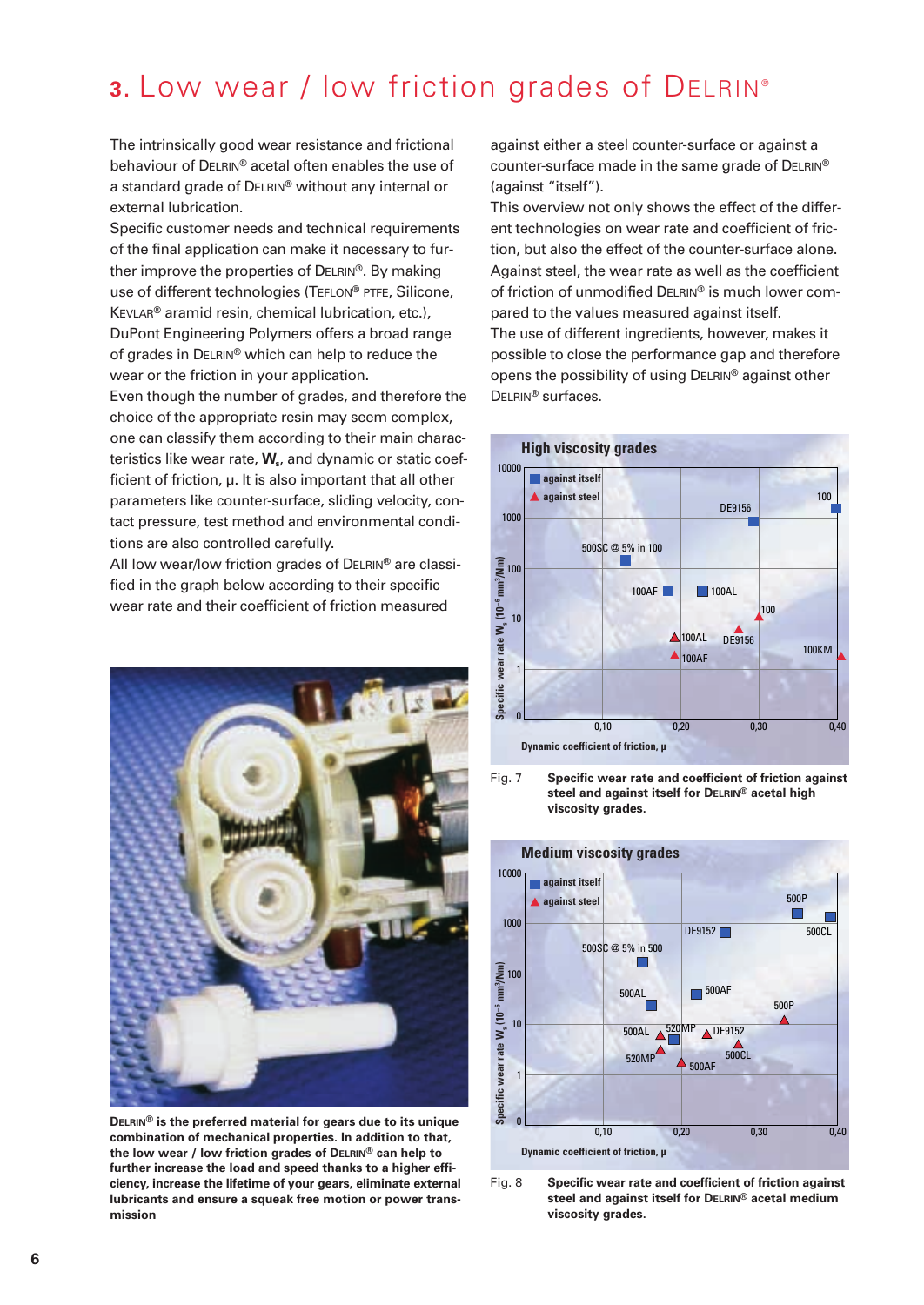# **4.** Working together with DuPont

### **DELRIN** ® **100KM, the chosen BMW solution to eliminate grease**

DELRIN® 100KM, an abrasion resistant acetal resin modified with KEVLAR® is used as cladding on the door checks of BMW's Series 5 limousines and estates, ensuring that the doors open and close smoothly and silently without lubrication.

The standard all-steel door-check is lubricated with grease, to allow it to slide freely. While this design works well, it needs maintenance and the grease leaves marks on garments that come in contact with it.

So, in search of a cleaner solution, BMW decided to give the steel strip a permanent cladding of a plastic material.

The cladding had to be able to withstand considerable mechanical abuse from the pressure of the rollers on the strip, from the impact at the end of the door's swing, and from the abrasion caused by every door movement.

Together with systems supplier Ed. Scharwächter GmbH of Remscheid, BMW undertook extensive tests on several candidate materials. These tests showed that DELRIN® 100KM, a DuPont acetal modified with KEVLAR®, met the requirements between –40°C and +85°C better than all the other materials tested.

"The abrasion resistance as well as the good friction behavior of this special type of DELRIN®, and its ability to withstand mechanical abuse were decisive in our choice of material," says Werner Schmitt, project leader at Scharwächter. "The hook-shaped end of the door-check is particularly critical in this respect, because it has to stop a heavy swinging door abruptly when it reaches its maximum opening angle."



**Automotive door check**

### **Why choose DuPont?**

When DuPont is involved early in the process as part of the design team, access to a wealth of resources becomes available:

- The widest range of engineering polymers to meet precise requirements.
- Technical support for design, moulding expertise from a global network of interlinked technology laboratories.
- Long experience in testing and selecting materials for tribological applications.
- World wide support for polymer research and development, with more than 50 years experience and innovation in engineering polymers.
- A broad knowledge of the global market and in all industry segments.



**DELRIN**® **500AF, a TEFLON**® **fiber filled acetal resin, is used in the black sliding part in the head of this touring binding from Fritschi AG. It was chosen for its easy processing and good low wear and low friction performance against other plastics surfaces.**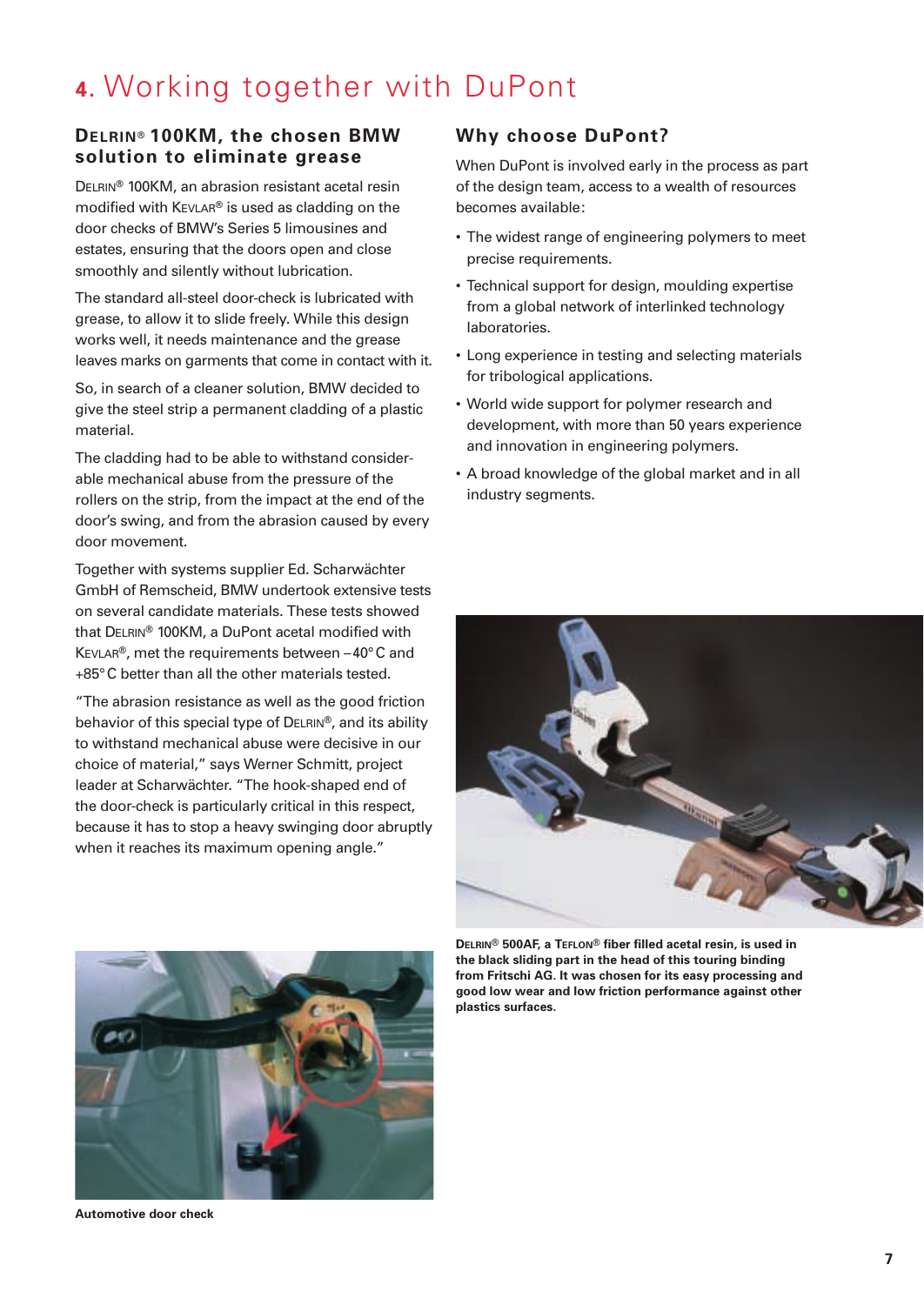# **5.** Choosing the right grade of DELRIN® against metal

**SELL-A** 



<sup>1)</sup> Resins are ranked by decreasing wear rate based on results from different test geometries and test conditions.

<sup>2)</sup> Resins are ranked by decreasing coefficient of friction based on results from different test geometries and test conditions.

3) Price categorisation by **€**-signs.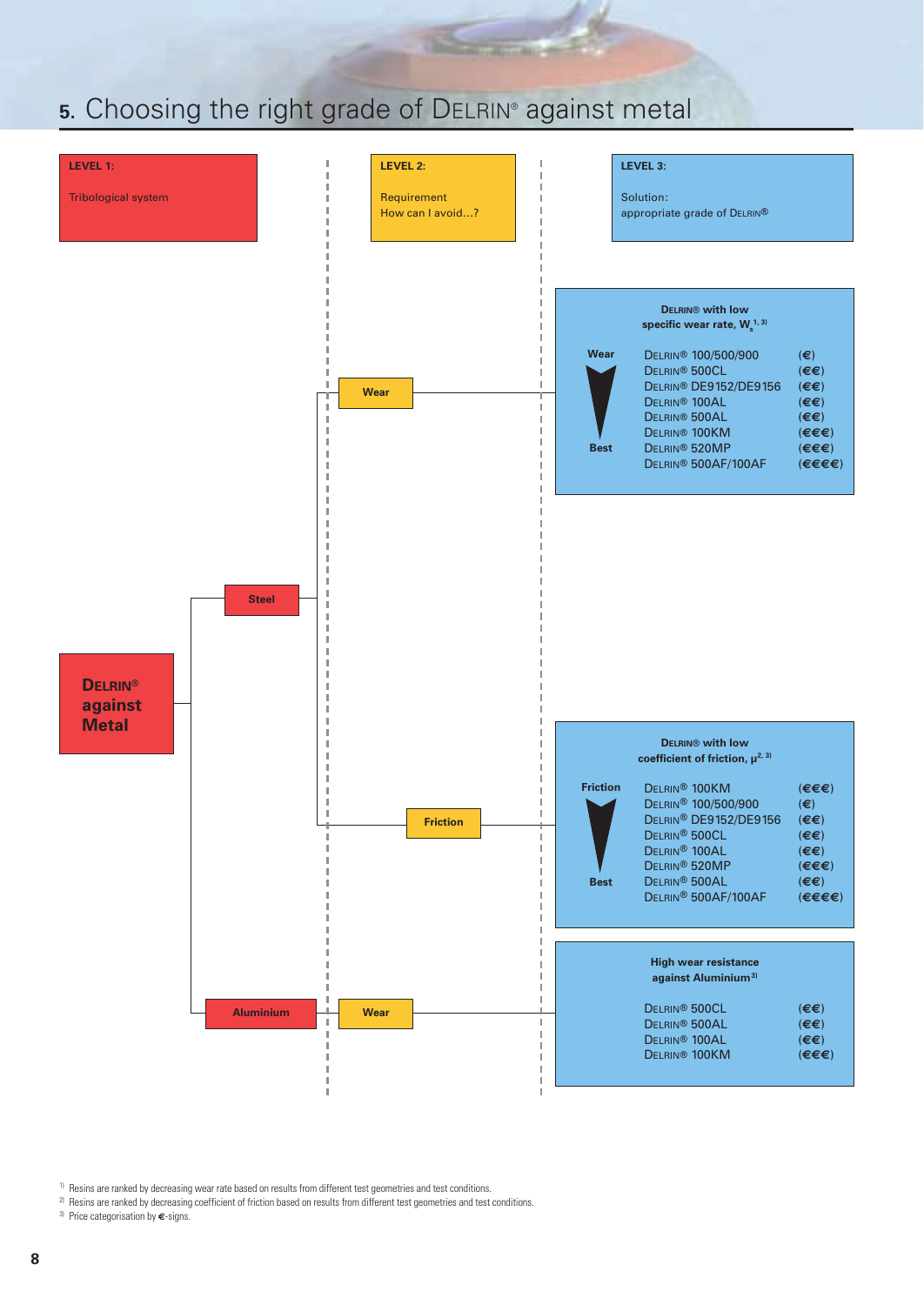# Choosing the right grade of DELRIN® against DELRIN®

**Seco** 



 $1)$  Surface and countersurface are consisting of the same grade of DELRIN®.

<sup>2)</sup> For all resins listed, the noise emitted at 16 kHz is below 60 dB(A) (audible limit) at a sliding speed of 0,084 m/s and a pressure of 0,624 MPa in a reciprocating movement.

<sup>3)</sup> Resins are ranked by decreasing wear rate based on results from different test geometries and test conditions.

4) Resins are ranked by decreasing coefficient of friction based on results from different test geometries and test conditions.

5) Price categorisation by **€**-signs.

6) Resins ranked by increasing toughness (ISO179:1993(E) 1eA: notched charpy impact strength).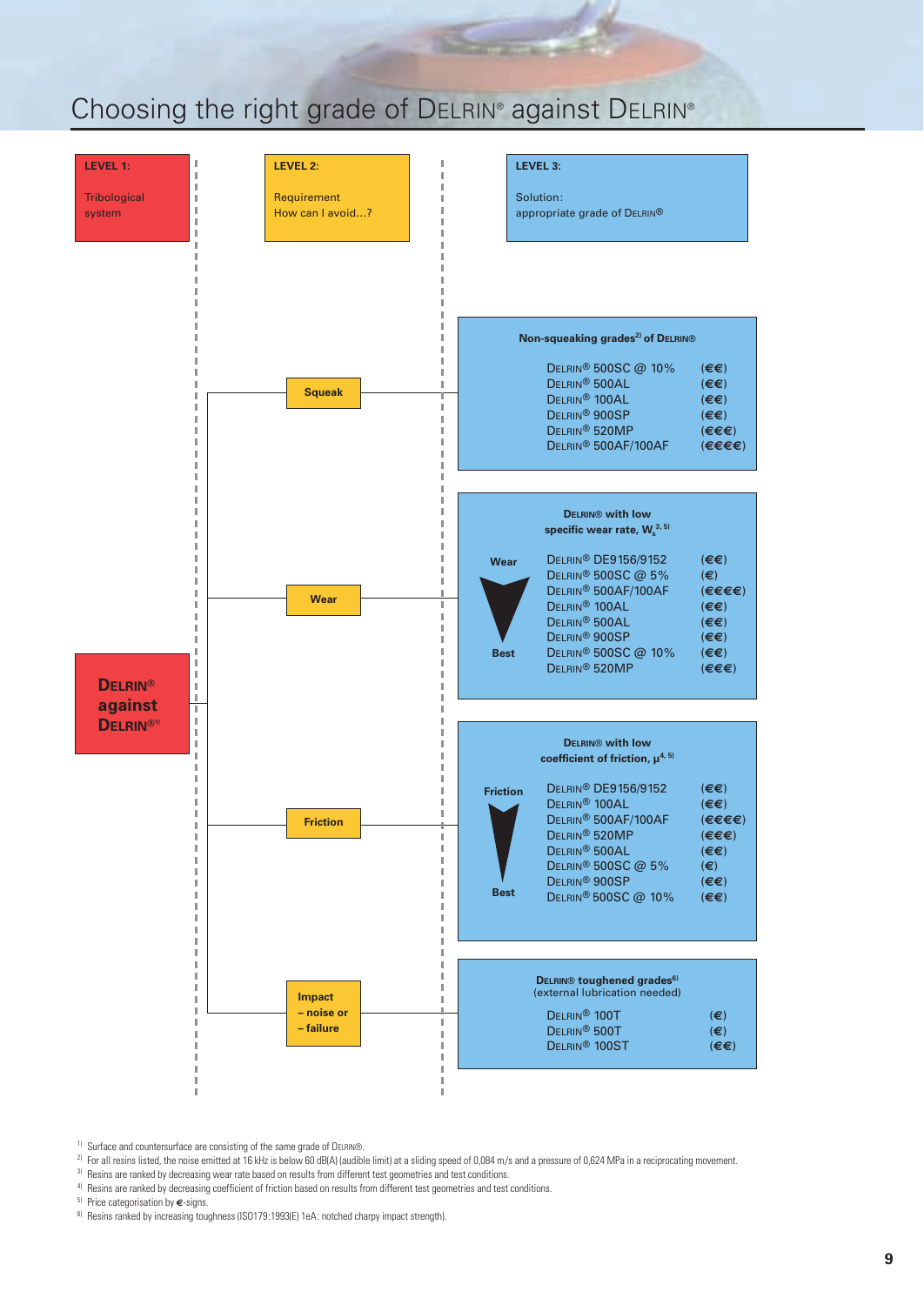# **6.** Properties of DELRIN®

|                      |                                                              |             |                          |                                     | <b>Grades</b>            |                          |                          |                          |                          |
|----------------------|--------------------------------------------------------------|-------------|--------------------------|-------------------------------------|--------------------------|--------------------------|--------------------------|--------------------------|--------------------------|
|                      |                                                              |             | <b>Test</b><br>method    |                                     | <b>High</b><br>viscosity | <b>High</b><br>viscosity | <b>High</b><br>viscosity | <b>High</b><br>viscosity | <b>High</b><br>viscosity |
|                      | <b>Property</b>                                              |             | IS <sub>0</sub>          | <b>Units</b>                        | 100                      | <b>100KM</b>             | <b>100AF</b>             | <b>DE9156</b>            | <b>100AL</b>             |
|                      | Yield stress <sup>1)</sup>                                   |             | $527 - 1/2$              | <b>MPa</b>                          | 71                       | 60                       | 54                       | 71                       | 70                       |
|                      | Yield strain <sup>1)</sup>                                   |             | $527 - 1/2$              | $\%$                                | 25                       | 15                       | 14                       | 22                       | 18                       |
|                      | Strain at break <sup>1)</sup>                                |             | $527 - 1/2$              | $\%$                                | 70                       | 15                       | 18                       | 51                       | 71                       |
| MECHANICAL           | Nominal strain at break <sup>1)</sup>                        |             | $527 - 1/2$              | $\%$                                | 45                       | 9                        | 15                       | 30                       | 47                       |
|                      | Tensile modulus <sup>2)</sup>                                | $527 - 1/2$ | <b>MPa</b>               | 3100                                | 2900                     | 2800                     | 3200                     | 2700                     |                          |
|                      | Charpy notched impact strength-edgwise impact                |             | 179/1eA                  | kJ/m <sup>2</sup>                   | 15                       | 4,5                      | 4,5                      | 10                       | 9                        |
| FRICTION AND WEAR    | Specific wear rate against itself <sup>3)</sup>              |             | $\overline{\phantom{0}}$ | $(10^{-6}$ mm <sup>-3</sup> /Nm)    | 1500                     | 92                       | 40                       | 900                      | 41                       |
|                      | Dynamic coefficient of friction against itself <sup>3)</sup> |             |                          |                                     | 0,4                      | 0,31                     | 0,18                     | 0,29                     | 0,23                     |
|                      | Noise (squeak) against itself 3)                             |             |                          |                                     | yes                      | yes                      | n <sub>0</sub>           | yes                      | n <sub>0</sub>           |
|                      | Specific wear rate against steel <sup>4)</sup>               |             |                          | $(10^{-6}$ mm <sup>-3</sup> /Nm) 14 |                          | 2                        | 2                        | 6                        | $\overline{2}$           |
|                      | Dynamic coefficient of friction against steel 4)             |             |                          |                                     | 0,30                     | 0,41                     | 0,19                     | 0,27                     | 0,19                     |
|                      | Melt Flow Rate (= MFI)                                       |             | 1133                     | $g/10$ min                          | 2,3                      | $\overline{2}$           | $-^\ast$                 | 2,4                      | 2,2                      |
|                      | Melting temperature                                          |             | 3146 method C2           | $^{\circ}C$                         | 178                      | 178                      | 178                      | 178                      | 178                      |
|                      | Density                                                      |             |                          | g/cm <sup>3</sup>                   | 1,42                     | 1,41                     | 1,54                     | 1,43                     | 1,40                     |
| <b>MISCELLANEOUS</b> | Shrinkage                                                    | parallel    | 294-4                    | $\frac{0}{0}$                       | 2,1                      | 1,8                      | 2,1                      |                          | 2,0                      |
|                      |                                                              | normal      | 294-4                    | $\frac{0}{0}$                       | 1,9                      | 1,5                      | 1,5                      |                          | 1,8                      |

| Grade                                                                                                                  | <b>Characteristics</b>                                                                                  |  |  |
|------------------------------------------------------------------------------------------------------------------------|---------------------------------------------------------------------------------------------------------|--|--|
| High viscosity DELRIN®                                                                                                 |                                                                                                         |  |  |
| DELRIN <sup>®</sup> 100                                                                                                | High viscosity Standard resin, best combination of stiffness and toughness. Very good creep resistance. |  |  |
| DELRIN® 100KM                                                                                                          | DELRIN <sup>®</sup> 100 grade with 5% KEVLAR <sup>®</sup> .                                             |  |  |
| DELRIN <sup>®</sup> 100AF<br>DELRIN® 100 grade with 20% TEFLON® PTFE fibers.                                           |                                                                                                         |  |  |
| DELRIN <sup>®</sup> DE9156<br>DELRIN® 100 grade with 1,5% TEFLON® PTFE micropowder.                                    |                                                                                                         |  |  |
| DELRIN <sup>®</sup> 100AL<br>DELRIN® 100 grade, Advanced lubrication. General purpose low wear and low friction grade. |                                                                                                         |  |  |
| Medium viscosity DELRIN®                                                                                               |                                                                                                         |  |  |
| DELRIN <sup>®</sup> 500                                                                                                | Medium viscosity resin. Optimum combination of flow and physical properties.                            |  |  |
| DELRIN <sup>®</sup> 500AF                                                                                              | DELRIN® 500 grade with 20% TEFLON® PTFE fibers.                                                         |  |  |
| DELRIN® 520MP                                                                                                          | DELRIN® 500 grade with 20% TEFLON® PTFE micropowder.                                                    |  |  |
| DELRIN® DE9152                                                                                                         | DELRIN® 500 grade with 1,5% TEFLON® PTFE micropowder.                                                   |  |  |
| DELRIN <sup>®</sup> 500AL                                                                                              | DELRIN® 500 grade, Advanced lubrication. General purpose low wear and low friction grade.               |  |  |
| DELRIN® 500CL                                                                                                          | DELRIN® 500 grade, Chemically Lubricated.                                                               |  |  |
| Low viscosity DELRIN®                                                                                                  |                                                                                                         |  |  |
| DELRIN® 900SP                                                                                                          | DELRIN® 900 grade, Special Polymer lubricated.                                                          |  |  |
| Masterbatch                                                                                                            |                                                                                                         |  |  |
| DELRIN® 500SC                                                                                                          | Masterbatch of DELRIN® 500 grade containing 20% of silicone oil.                                        |  |  |
|                                                                                                                        |                                                                                                         |  |  |

A is DELRIN® 100 grade with 5% of DELRIN® 500SC. B is DELRIN<sup>®</sup> 500 grade with 5% of DELRIN<sup>®</sup> 500SC.

All the above information is subject to the disclaimer printed on the back page of this document.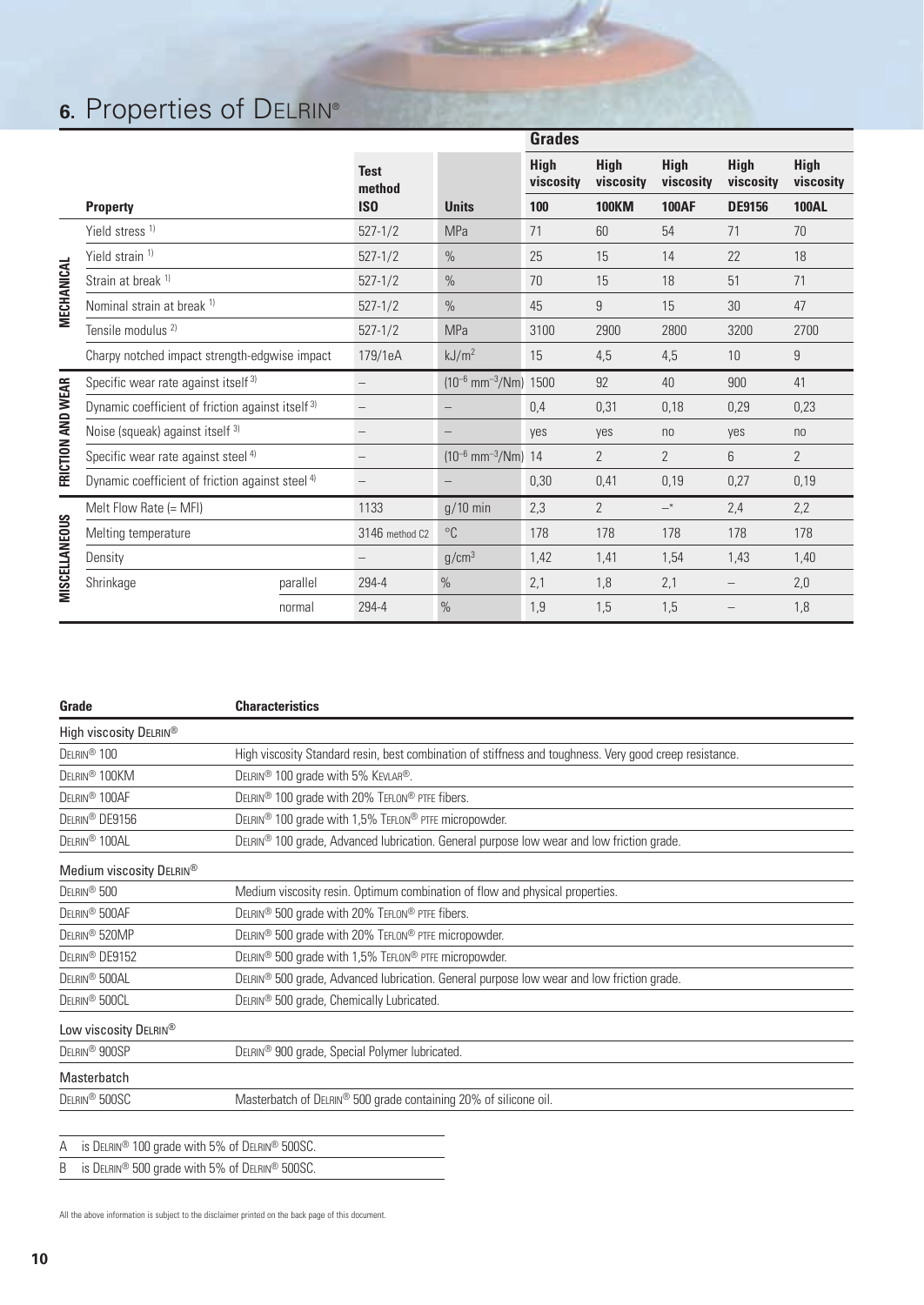| <b>Medium</b><br>viscosity | <b>Medium</b><br>viscosity | <b>Medium</b><br>viscosity | <b>Medium</b><br>viscosity | <b>Medium</b><br>viscosity | <b>Medium</b><br>viscosity | Low<br>viscosity | <b>Masterbatch</b><br><b>500SC</b> |                          |
|----------------------------|----------------------------|----------------------------|----------------------------|----------------------------|----------------------------|------------------|------------------------------------|--------------------------|
| 500                        | <b>500AF</b>               | <b>520MP</b>               | <b>DE9152</b>              | <b>500AL</b>               | <b>500CL</b>               | 900SP            | A                                  | B                        |
| 72                         | 50                         | 54                         | 72                         | 63                         | 70                         | 67               | 68                                 | 68                       |
| 15                         | 12                         | 16                         | 12                         | 11                         | 14                         | 10               | 24                                 | 15                       |
| 45                         | 12                         | 16                         | 34                         | 35                         | 45                         | 35               | 70                                 | 51                       |
| 30                         | 14                         | 13                         | 40                         | 24                         | 23                         | 23               | 48                                 | 34                       |
| 3200                       | 2900                       | 2800                       | 3200                       | 3100                       | 3100                       | 3000             | 3000                               | 3200                     |
| 9                          | 3                          | 4                          | $\overline{7}$             | $\overline{7}$             | 8                          | $6\overline{6}$  | 11                                 | $\overline{7}$           |
| 1600                       | 40                         | 5                          | 700                        | 22                         | 1200                       | 20               | 160                                | 214                      |
| 0,35                       | 0,22                       | 0,19                       | 0,26                       | 0,16                       | 0.36                       | 0,1              | 0.13                               | 0,15                     |
| yes                        | n <sub>0</sub>             | n <sub>0</sub>             | yes                        | n <sub>0</sub>             | yes                        | n <sub>0</sub>   | yes                                | n <sub>0</sub>           |
| 13                         | $\overline{2}$             | 3                          | 6                          | 6                          | 4                          | 3                | 13                                 | 12                       |
| 0,33                       | 0,20                       | 0,18                       | 0,23                       | 0,18                       | 0,27                       | 0,27             | 0,22                               | 0,21                     |
| 14                         | $-^\ast$                   | $-$ *                      | 13                         | 14                         | 15                         | 23               | 2,6                                | 23                       |
| 178                        | 178                        | 178                        | 178                        | 178                        | 178                        | 178              | $\overline{\phantom{a}}$           | $\overline{\phantom{0}}$ |
| 1,42                       | 1.54                       | 1,54                       | 1,43                       | 1,39                       | 1,42                       | 1,41             | 1,41                               | 1,41                     |
| 2,1                        | 2,1                        | 2,0                        |                            | 1,9                        | 1,9                        | 1,9              |                                    | $\overline{\phantom{0}}$ |
| 2,0                        | 1,5                        | 1,5                        |                            | 1,8                        | 1,9                        | 1,8              |                                    |                          |

1) Testing speed 50 mm/min.

2) Testing speed 1 mm/min.

3) Surface and countersurface are consisting of the same grade of DELRIN®. The specific wear rate was measured at low speed (0,084 m/s) with a contact pressure of 0,624 MPa in a reciprocating motion (total sliding distance: 1,52 km).

The coefficient of friction was measured at a similar speed (0,08 m/s) with a contact pressure of 0,196 MPa, also in a reciprocating motion. 4) Surface roughness Ra [µm]: 0,10 and hardness HRB: 93. The specific wear rate was measured at low speed (0,084 m/s) with a contact

pressure of 0,624 MPa in a reciprocating motion (total sliding distance: 4,25 km). The coefficient of friction was measured at a high speed (0,5 m/s) with a load of 10 N in a sliding motion (Block-on-Ring).

\* Melt Flow Rate not appropriate due to high TEFLON® PTFE content



**DELRIN**® **is widely used in the furniture industry to reduce noise and vibration, and to overcome the slip-stick effect**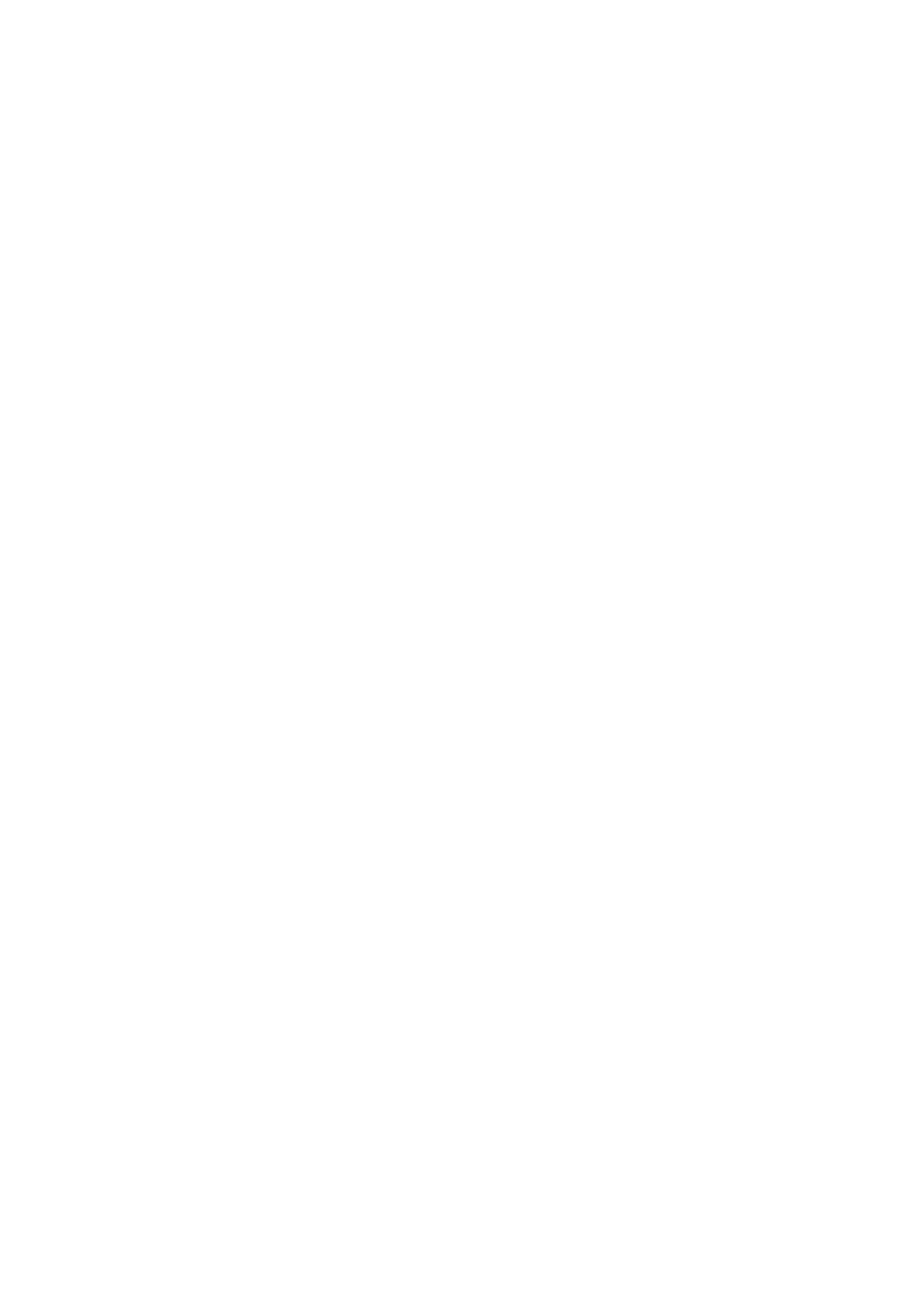